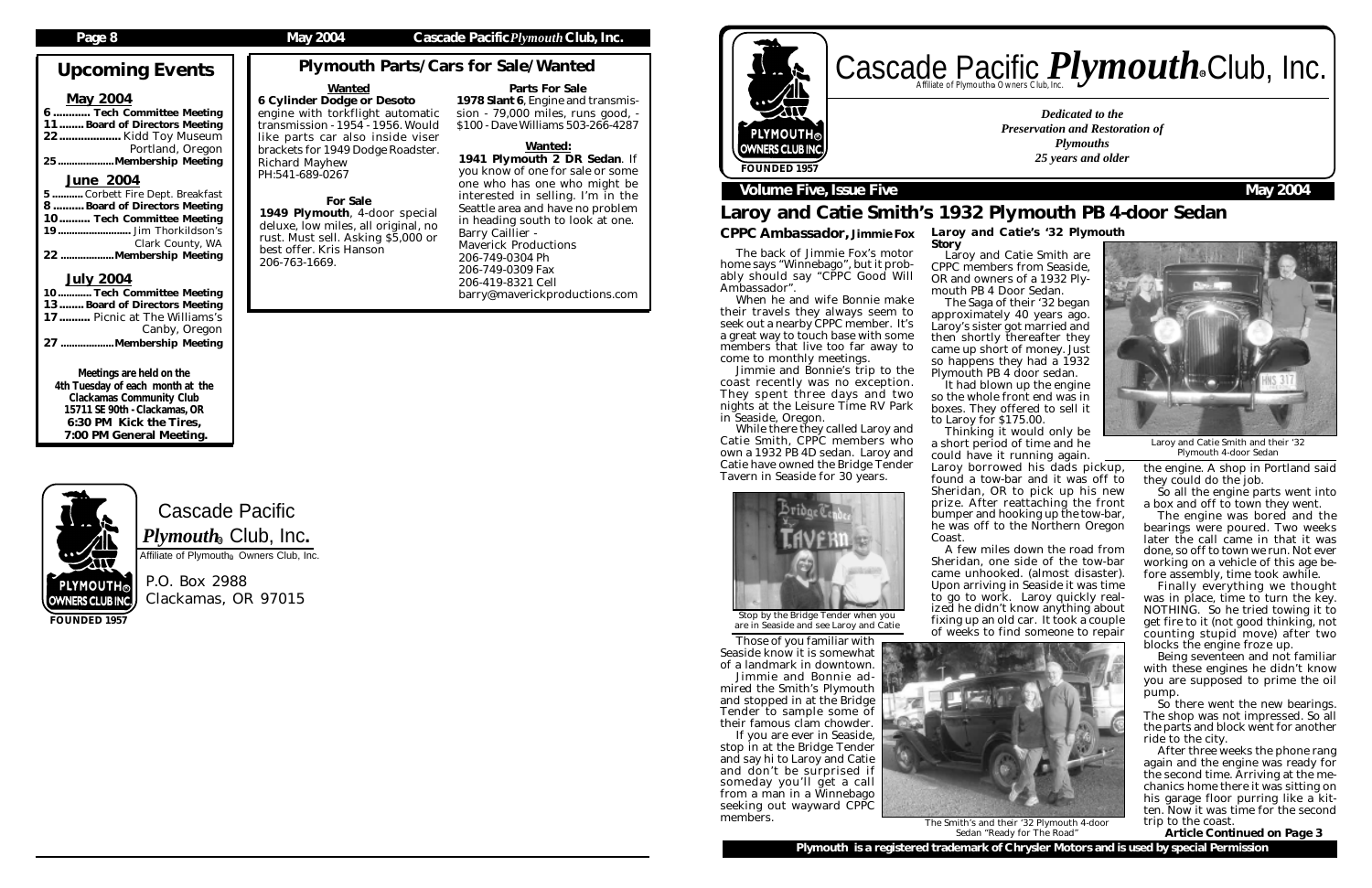# Officers 2004 CPPC April Regular Meeting Highlights

President ............Scott Farnsworth PH:503-254-8300 ..... Portland, OR Vice President ............ Dennis Rice PH:503-393-7231 .......... Salem, OR Secretary ................. Vicki Williams PH:503-266-4287 ......... Canby, OR Treasurer .................... Dolores Call PH:503-698-2301 ..... Portland, OR Member at Large ............ Jeff Jolly PH:503-656-7779Oregon City, OR

### Standing Committees

| <b>Activities  Jerry Klinger</b>      |                    |
|---------------------------------------|--------------------|
| PH:503-665-8330                       | Gresham, OR        |
| Co-Membership                         | Bill Call          |
| PH:503-698-2301                       | Clackamas, OR      |
| <b>Co-Membership John Sweeney</b>     |                    |
| PH:503-281-5159                       | Portland, OR       |
| Newsletter  Mike Bade                 |                    |
| PH:503-653-8102                       | Milwaukie, OR      |
| <b>Refreshments Dennis Mowery</b>     |                    |
|                                       |                    |
| PH:503-760-3184                       | Portland, OR       |
| <b>Co-Tech Advisor Jimmie Fox</b>     |                    |
| PH:503-774-3441                       | Portland, OR       |
| <b>Co-Tech Advisor. Dave Williams</b> |                    |
| PH:503-266-4287                       | Canby, OR          |
| <b>Publicity </b>                     | <b>Russ Ashley</b> |
| PH:503-666-5913                       | Troutdale, OR      |

### email/mail articles to:

Mike Bade .......... mdscbade@msn.com P.O. Box 2988- Clackamas, OR 97015

### Membership:

Cascade Pacific Plymouth Club, Inc. Membership dues are \$20.00 per calendar year and must hold a current membership to the National Plymouth Club. Membership runs Jan. 1 thru Dec 31.

### Advertising Rates:

Advertising is free to current Cascade Pacific Plymouth Club Members. Advertising Rate for Non- members is: \$10.00 per newsletter. one column by one inch. Photos accompanying classified ads are \$10.00 per newsletter inch buy 1 column (Black and White Only Discount Rates: Available to long term advertisements. Advertisements should be kept to Plymouth related services.



There were 54 in attendance at the April membership meeting. President Scott Farnsworth presided and Vicki Williams took the minutes.

For the member care report Scott told the membership that his wife Linda had broken her ankle and would be out of commission for quite some time. Richard Cerruti had had a hip replacement and was recovering well and Rich VonAllmen had shoulder surgery.

Jeff Jolly gave a report on the meeting with North Clackamas Christian School and plans to help them put on a car show to raise money for the Class of 2005's grad party. The car show is planned for Saturday, September 18<sup>th</sup> and members were encouraged to volunteer to help out.

The Portland Swap Meet was very successful this year. The Club took in \$735.50 and got 79 names of potential members. Bill Call reported that a packet was being prepared by the Membership Committee and it would be mailed to all 79 interested parties. He is hoping to gain 25-30 new members from this group.

Jerry Klinger reported that a hotel had been selected for the Sumner, Washington tour to the Petersen's restored school house. The King Oscar in Pacific has set aside a block of rooms. Each member must make their own reservation. The phone number is 1-888- 254-5464 and the confirmation number is 828.

Jerry took a vote and it was decided that most people wanted to drive the back roads on the tour. That route would take about 5 hours so an early start would be required.

Scott thanked everyone who attended the Truck Museum tour in Brooks and the lunch at Rockin Rogers in Salem. There were about 24 people who attended and we had 8 old Plymouths. It was nice to meet the Mayhews from Eugene and Tom Basl and his son Tim from Stayton who met up with the tour at the Truck Museum.

Lorraine Griffey reported on the

### Guest Speaker for May Membership Meeting

The guest speaker for May regular member meeting is Dan Trappy, who will discuss engines. Dan works at Oregon City Auto

Parts in Oregon City, OR

### **Cascade Pacific** *Plymouth* Club, Inc. May 2004 May 2004 Page 7

Mayflower's tour through the Pearl District. A group of five was given a tour by Jeannette Dimick and had lunch at a deli.

The evening's speaker was Michael Hall, a co-worker of Scott Farnsworth's at LTK Engineering. Michael gave a very detailed talk about oils and lubricants which generated many questions from members.

Jimmie Fox reported for the Tech Committee and provided some pictures he took on the Truck Museum Tour.

David Martin thanked the Jimmie and Chuck Willis for work they had done on his transmission. He has owned his 37 Coupe for 30 years and the transmission has never run better.

Lorraine Griffey also thanked Jimmie and Chuck for work they'd done on her car. Lorraine hosted member Bill Snider from Bend to a dinner at her home recently and invited Jimmie and Bonnie Fox and Chuck and Stephanie Willis along with Club President Scott Farnsworth so Bill could have some Club contacts.

The raffle prizes were won by Harris Berg, Steve Parker, Tom Shepherd, Mindy Benfield, Don Ryan and guest Dave Burkhartsmeir.



eryone a sample of some of his fused glass. Frank was a fascinating host and we thank Bob and Jeanette for sharing their friend with us.

After touring Frank's

house the group headed over to No Ho's Hawaiian Café in the Clinton neighborhood.

The group met up with wheelchair bound Linda Farnsworth and her daughter and grandson. It was good to see Linda out and about.

Everyone raved about the food at No Ho's even if we had to learn to speak Hawaiian in order to place our

order.

After lunch the group headed to the Crystal Springs Rhododendron Gardens. The gardens are free on Tuesday and Wednesday. Some of us had never been there before.

Everyone really appreciated the different varieties of rhoddies and

other plants.

The next Mayflower tour is scheduled for June 10, 2004 and will be to Ferguson's Fragrant Nursery between Donald and St. Paul and to the Heirloom Rose Gardens also in the

area.



Lunch will be either at the Donald Café or a place in St. Paul. On the way back there will be a stop at Fir Point Produce outside Canby.

A sign-up sheet will be circulated at the May member meeting. For more information about times and car pooling call the "head Mayflower" Lorraine Griffey, 503-666-2222.

Also, could you add the Mayflower activities to your Calendar. June 10th - Ferguson's Fragrant Flower Garden/Heirloom Rose Garden Tour St.Paul, Oregon

July 7th - McMenamins Edgefield and Troutdale Tour

August 4th - LaTeaDa Tillamook, Oregon. *By Vicki Williams*

On May 12, 2004 the Mayflowers hosted a tour to Frank Springer's home on  $SE 8<sup>th</sup>$  in Portland. Frank is a 92 year young retired City of Portland Police Captain and friend to Bob and Jeanette Dimick.

Jeanette was a gracious hostess with Frank and had coffee and rhubarb cake available for all who arrived.

Fourteen people represented the Club and chatted with Frank about his slumping and fusing of glass. Many of his glass pieces were on display.

He also has made quite of collection of wagons out of pieces of rock. One wagon can take him an entire year to complete.

His house and many collections were quite a treat but his backyard was the icing on the cake. He has an artist friend in the neighborhood who has painted flowers on the panels of his backyard fence.

He built a gazebo for his late wife and framed it around the top with fused glass circles.

Frank is said to have the tallest rhododendron in Portland in his back yard. He planted it himself over 50 years ago and it towers way above the top of his home.

Before leaving Frank offered ev-

Seated: Frank Springer Front, L-R: Harris Berg, Doreen Berg, Ann Klinger, Lorraine Griffey, Jeanette Dimick, Back - L-R: Les Conner, Nancy Conner, Mindy Benfield, Jerry Klinger, Pat Brost, Vicki Williams.





Large Rhododendron in Frank Spinger's front yard. Painted panels in Frank Spinger's back yard.



Mindy, Lorraine, Jeanette and Virginia admire samples of Frank's fused glass.



View of Crystal Springs Rhododendron Gardens

# Mayflowers Most Recent Outings

Jerry Klinger gives update on upcomming CPPC events during April Mtg.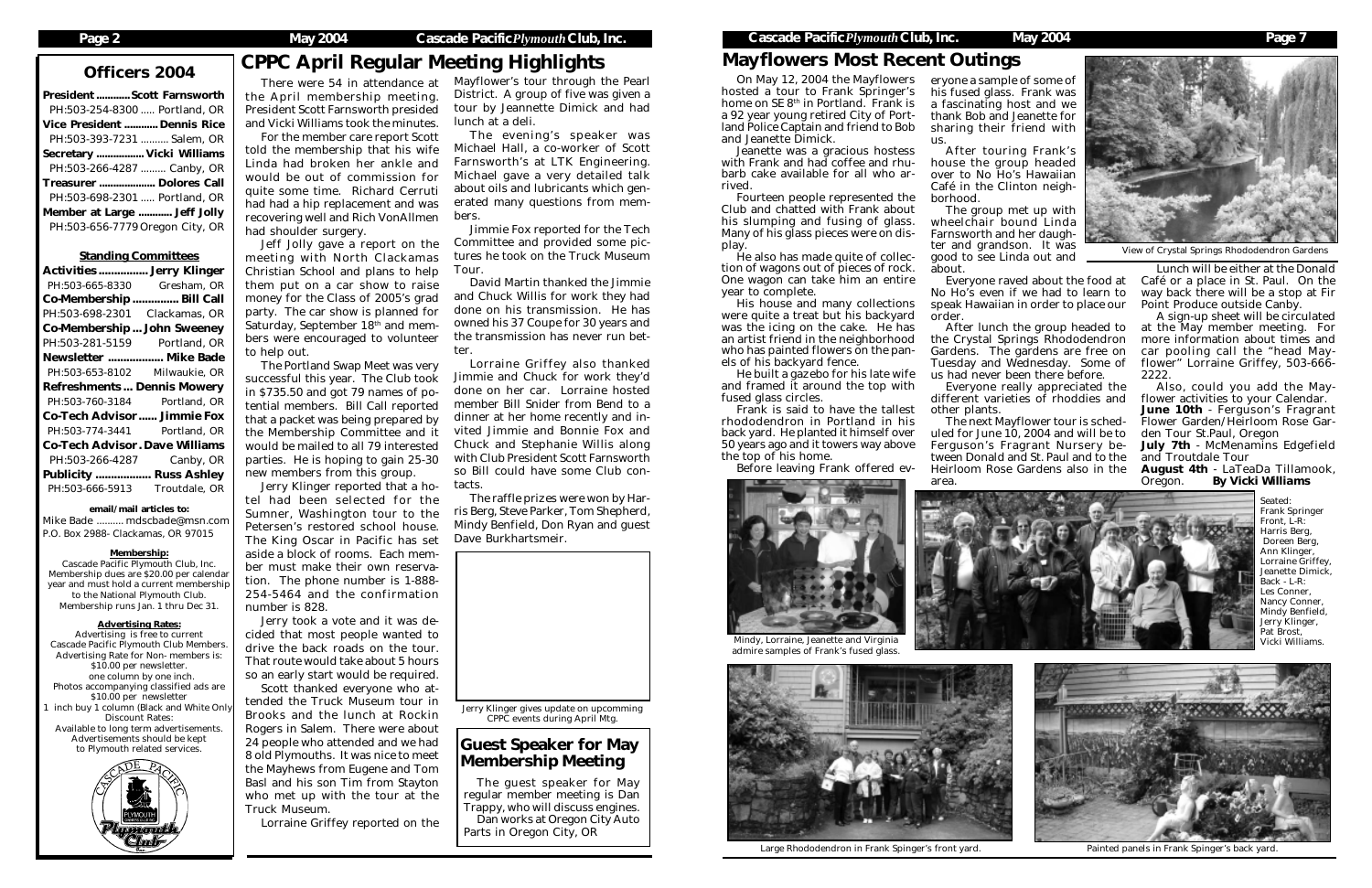

CPPC Member Larry Catt (left) helps Guest Speaker Michael Hall, with STP Demonstration

The guest speaker at the April regular member meeting was Michael Hall of TK Engineering Ser-

vices of Portland, OR. this month.

The topic of Motor Oils was the subject talk to the CPPC members

Michael gave a brief history of oils starting in 1870 where the demand for oil was mainly oils derived from animals. With increased temperatures and horsepower the need for better oils was apparent.

In the 1920's wax residue was

added to oils and carbon deposits which collected on pistons and other engine parts were a problem.

Oil Companies competed to de-

velop patented filtering techniques to remove the wax.

In the 1930's a solvent process

using benzene and acetone that removed harmful wax and carbon residues from distilled motor oils.

Over the years oil companies have

continued to produce additives such as to help improve the effectiveness of oils. One of those companies was Risolene Company, which introduced detergents and sludge fight-

ing additives.

As engines grew in horsepower the problem of getting the oil where it needed to be and keeping it there

ilikemopar@msn.com Canby, OR. Charles Willis ........ 503-777-5069 *Email: upandstuff@netzero.net Portland, OR.*

please call one of the above. We will do all we his list in a handy place for the future.

became a problem.

# Michael Hall April CPPC Guest Speaker, Think you know your oils, ask Mike.

1. Starter Clutch slipping. 2. Broken teeth on flywheel drive gear

### Solenoid Plunger Vibrates Back and Forth when switch is engaged:

John Sweeney....... 503-281-5159 *Email: (None) Portland, OR* Paul Taylor............ 805-929-8504 *Email: (None) (California)*

Starter Fails To Operate:

1. Weak battery or a weak cell in the

battery.

2. Ignition switch faulty.

3. Loose or corroded battery cable

terminals.

4. Open circuit, wire between ignition and starter switch and ignition termi-

nal on the starter relay.

*Possible Causes.*

5. Inoperative clutch unit. 6. Faulty starter motor. 7. Armature shaft sheared. Starter Fails And Lights Dim. 1. Weak battery or dead cell in battery. 2. Loose or corroded battery cable 3. Internal ground in windings.

May Technical Committee Report<br>The Technical Committee met on Next the vacuum advance on the Starter Motor Next the vacuum advance on the distributor was checked and it was discovered that the diaphragm was leaking. David will get a new vacuum advance and bring it to the next Tech meeting for installation.

terminals.

4. Grounded starter fields.

5. Armature rubbing on pole shoes. Starter Turns, But The Pinion Does Not Engage:

also check teeth on pinion gear. 3. Pinion shaft rusted, dirty or dry, due

> The advent of multigrade oils and more sophisticated grades solved many of the problems car owners were experiencing.

### to lack of lubrication. Starter Relay Does Not Close:

Possible Causes. 1. Battery discharged

2. Faulty wiring. 3. Neutral starter switch on automatic

transmission faulty. 4. Test starter relay.

5. Test ignition starter switch.

Relay Operates But Solenoid Does Not:

| so that was tightened.                                   | reported their birthdate.                 |                    |  |  |  |
|----------------------------------------------------------|-------------------------------------------|--------------------|--|--|--|
| <b>Cascade Pacific Plymouth Club Technical Committee</b> |                                           |                    |  |  |  |
| <b>Russ Ashley  503-666-5913</b>                         | Email: jsten@pacifier.com                 | Troutdale, OR.     |  |  |  |
|                                                          | Email: (None)                             | Portland. OR.      |  |  |  |
| Larry Davidson  503-632-6834                             | Email: lilponderosa@msn.com               | Mulino. OR.        |  |  |  |
| <b>Bob Dimick </b><br>360-885-1113                       | Email: (None)                             | Brush Prairie, WA. |  |  |  |
| <b>Scott Farnsworth . 503-254-8300</b>                   | Email: sfarnsworth@ltk.com                | Portland, OR.      |  |  |  |
| <b>Jimmie Fox  503-774-3441</b>                          | $E$ mail: w $7$ chn@kon-x.com             | Portland, OR.      |  |  |  |
| <b>Troy House  208-324-2562</b>                          | Email: (None)                             | Jerome. ID.        |  |  |  |
| <b>Duanne Luckow 503-761-9411</b>                        | Email daluckow@aol.com                    | Portland. OR.      |  |  |  |
| <b>David Pollock  250-743-4859</b>                       | Email: dpollock@pacificcoast.net (Canada) |                    |  |  |  |
| Philip Post  541-535-1860                                | Email: harrigerj@charter.net Talent, OR.  |                    |  |  |  |

*barice 45@aol.com Keizer, OR* 

1. Faulty wiring, open circuit wire between starter-relay and solenoid terminal and solenoid terminal post. 2. Faulty solenoid switch or connection.

When it comes to oil additives such as STP, Michael does not recommend it for day to day engines, it is really designed for racing engines or mix  $1/\overline{3}$  STP and  $2/3$  regular 90 weight oil for your differential and 30% STP with 90 wt gear oil in your transmission gear box.

3. Solenoid switch contacts corroded. 4. Broken lead or loose soldered connection inside the solenoid switch cover, (brush holder plate).

*Possible Causes.*

1. Battery low. 2. Faulty wiring.

3. Lead or connections broken inside solenoid switch cover or open hold-in winding.

4. Check for corrosion on solenoid contacts.

Well that was just a part of what guest speaker Michael Hall had to say at last months meeting. I was very impressed with his knowledge on the subject of oils and I didn't realize there was so much to know. Thank you Michael.

Starter Operates But Will Not Disengage When Ignition-Starter Is Released:

1. Broken Solenoid plunger spring or spring out of position.

2. Faulty ignition starter switch.

3. Solenoid contact switch plunger stuck in the solenoid.

4. Insufficient clearance between

solenoid winding leads to the solenoid

terminal and main contactor in

solenoid.

*by Jimmie* Fox

The Technical Committee met on May 6, 2004 at Jimmie Fox's garage. Present were Jimmie Fox, Dave Williams, Larry Davidson, Chuck Willis, David Martin and Andrew Haugen. Andrew had reported at the April member meeting that he had a clunking noise under his car that he couldn't locate so he was asked to bring his 48 P-15 to the Tech meet-

squeak and the clutch linkage was These adjustments took the sponginess out of the brakes and got David Martin had reported that he was experiencing hesitation on acceleration in his 37 Coupe that he First, the accelerator pump in the carburetor was checked and it seemed to be working fine. It was noticed there was a little gas seeping around the gaskets on the carb following members: Rich VonAllmen 6<sup>th</sup> Jeff Jolly 9th Vicki Williams 21st Ruth DeSantis 21st Pat Brost 22nd Terrilyn Piquet 2 $3^{\rm rd}$ Liliane VonAllmen 28<sup>th</sup> Debra Shampine 28th Tim Winchell 29th Terry Dixon  $30^{\rm th}$ And any others who have not reported their birthdate!

# **Cascade Pacific Place**

| Russ Ashley  503-666-5913                          |  | Email  |
|----------------------------------------------------|--|--------|
| Pat Brost 503-761-2792                             |  | Email  |
| Larry Davidson  503-632-6834                       |  | Email  |
| Bob Dimick  360-885-1113                           |  | Email  |
| <b>Scott Farnsworth . 503-254-8300</b>             |  | Email  |
| Jimmie Fox  503-774-3441                           |  | Email  |
| Troy House  208-324-2562                           |  | Email  |
| Duanne Luckow 503-761-9411                         |  | Email  |
| David Pollock  250-743-4859                        |  | Email  |
| Philip Post  541-535-1860                          |  | Email  |
| Dennis Rice  503-393-7231                          |  | Email  |
| <b>John Sweeney 503-281-5159</b>                   |  | Email  |
| Paul Taylor  805-929-8504                          |  | Email. |
| Dave Williams  503-266-4287                        |  | Email  |
| <b>Charles Willis  503-777-5069</b>                |  | Email: |
| If you have a question for the Techical Committee, |  |        |
| can to help you with your car. NOTE: Keep the      |  |        |

Once the '32 is all done Laroy and Catie are anxious to bring it to a



ing for an inspection.

Being a National Plymouth Club member since the mid seventies, Laroy says, it's nice to have a region in the Pacific Northwest.



ramps for an inspection it wouldn't start. It was noted that he needed a new positive ground battery cable which Jimmie just happened to have so that was replaced and the car in-

spected on the ramps.

Now after talking/e-mailing Jimmie Fox the bug hit Laroy again. Getting it road ready has been in-

He also reported that his brakes seemed spongy. Jimmie showed him how to adjust his brakes. When checking the free play in the clutch pedal it was determined the clutch

needed adjusting also.

Andrew was shown what to do and made the necessary clutch adjustments. Grease was applied to the pressure plate fingers to get rid of a

sprayed with WD-40.

rid of the clunking noise.

When he went to drive it up on required a new carburetor kit. Prior to the meeting Jimmie and Chuck had finished working on Lorraine Griffey's 1967 Belvedere. It Chuck also noticed a gas leak at the fuel pump so to play it safe they installed a new fuel pump.

has owned for 30 years.

Also, a new package panel was cut for Chuck Willis' 39 business coupe.

Jimmie reports it now "purrs like a Plymouth". The next Tech Committee meeting will be on June 10, 2004 at Dave Williams' shop at 7:00 pm. Please note that this is a week later than the normal first Thursday of the month. For directions to Dave's call 503-266-4287.

*By Vicki Williams*

The continuing problem of cold weather driving also helped to prompt the oil companies to come up with a solution.

The basic function of oil is to reduce friction, act as a sealant for piston rings, act as a coolant - 40% of engine cooling is by oil, act as a cleanser, and act as an anti-rust

agent.





Michael says, basically all oils are the same, but the differences are in the additives in each kind of oil. Additives serve as a detergent and dispersant, rust and corrosion inhibitor, antioxidant, anti-wear protection, viscosity modifiers.

Of all the additives, Michael says the zinc is one of the most important. When you accelerate your engine, there is some metal to metal contact, zinc in your oil helps to prevent damage to your engine.

Synthetic oils do not have zinc in them and so you are not getting the protection you need.

Michael advocates oil with a High viscosity index, high in zinc, a high flash point and low in sulfated ash.

When it comes to the right kind of oil for your car use a SJ classification oil for a car that is 2001 or older and use a SL classification oil for cars produced after July 2001.

We would like to take this opportunity to welcome the Club's newest members as follows: Tim McCarthy – from Tigard, Oregon joined in January and is a professional musician with a 1940 4D.

James and Betty Manning – from Wasco, Oregon joined in March and have a 1950 2D Coupe.

Greg and Carol Johnson – from Roseburg, Oregon joined in April and have a 1939 P8 humpback sedan.

Dwaine and Julie Sharai – Oregon City, Oregon joined at the end of April and have a 1939 P7 Coupe.

Edward Corrigan - from Tacoma, Washington joined in Early May and has a 1953 Cranbrook Club Coupe and a 1955 Plaza 4-door.

Welome to all the new members of the CPPC.

### Welcome to our Newest Members

# May Birthdays

| A new feature to the the CPPC        |
|--------------------------------------|
| Newsletter will be member birthdays. |
| Happy April birthdays to the         |
| following members:                   |
| Rich VonAllmen 6th                   |
| <b>Jeff Jolly 9th</b>                |
| Vicki Williams 21st                  |
| l Ruth DeSantis 21st                 |
| l Pat Brost 22nd                     |
| <b>Terrilyn Piquet 23rd</b>          |
| Liliane VonAllmen 28th               |
| Debra Shampine 28th                  |
| Tim Winchell 29th                    |
| Terry Dixon 30 <sup>th</sup>         |
| And any others who have not          |
| reported their birthdate!            |

teresting. All the minor adjustments and hard to find parts (phone & ebay) its taking a little more time than



Now that they are almost there, 20 years of sitting on new tires, (not on stands) they are not too trust worthy, so new ones are a must.

monthly CPPC get-together.

Bonnie Fox and Catie Smith Bridge Tender Tavern, Seaside, OR

### *Continued from Page 1*

A few extra nuts and bolts the engine was in - fenders/hood and all the parts I had was installed. Finally it was running, turning heads on the streets of Seaside.

The last time it was licensed was 1982. It's been in semi-storage for about 20 years.

In that time the '32 has had a new paint job (which took 6 months), and last year a new interior was installed.

### The Smiths's '32 Plymouth PB, CPPC Ambassador